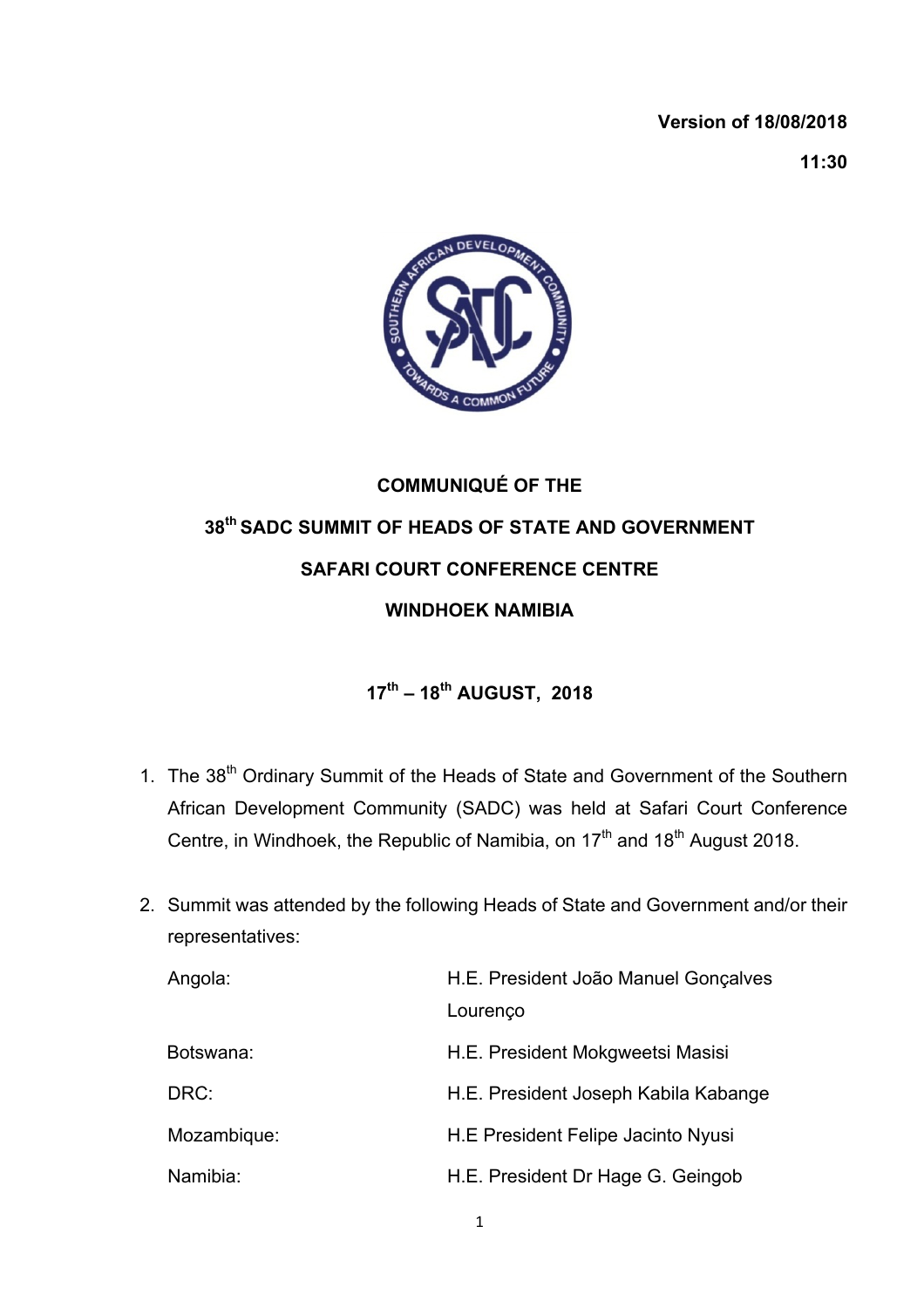| Seychelles:                  | H.E. President Danny Faure                                                                                    |
|------------------------------|---------------------------------------------------------------------------------------------------------------|
| South Africa:                | H.E. President Cyril Ramaphosa                                                                                |
| Zambia:                      | H.E. President Edgar Chagwa Lungu                                                                             |
| Zimbabwe:                    | H.E. President Emmerson Dambudzo<br>Mnangagwa                                                                 |
| Lesotho:                     | Right Hon Prime Minister Dr. Motsoahae Thomas                                                                 |
|                              | Thabane                                                                                                       |
| United Republic of Tanzania: | H.E. Vice President Samia Suluhu Hassan                                                                       |
| Eswatini:                    | Hon. Senator Paul Dlamini, Deputy                                                                             |
|                              |                                                                                                               |
|                              | <b>Prime Minister</b>                                                                                         |
| Comoros:                     | Hon. Mohamed El Amine Souef, Minister of<br>Foreign Affairs, International Corporation and the<br>Francophone |
| Madagascar:                  | Hon. Dovo Eloi Maxime, Minister of Foreign<br><b>Affairs</b>                                                  |
| Malawi:                      | Hon. Dr. Emmanuel Fabiano, Minister of Foreign<br><b>Affairs and International Relations</b>                  |

- 3. Summit was also attended by H.E. Paul Kagame, the President of Rwanda, and the current Chairperson of the African Union.
- 4. H.E. Dr. Stergomena Lawrence Tax, the SADC Executive Secretary, H.E. Moussa Faki, Chairperson of the African Union Commission (AUC), and H.E. Dr. Vera Songwe, Executive Secretary of the United Nations Economic Commission for Africa (UNECA) were also in attendance.
- 5. Summit elected H.E. Dr. Hage G. Geingob, President of the Republic of Namibia as Chairperson of SADC, and H.E. Dr. John Pombe Magufuli, President of the United Republic of Tanzania, as Incoming Chairperson of SADC.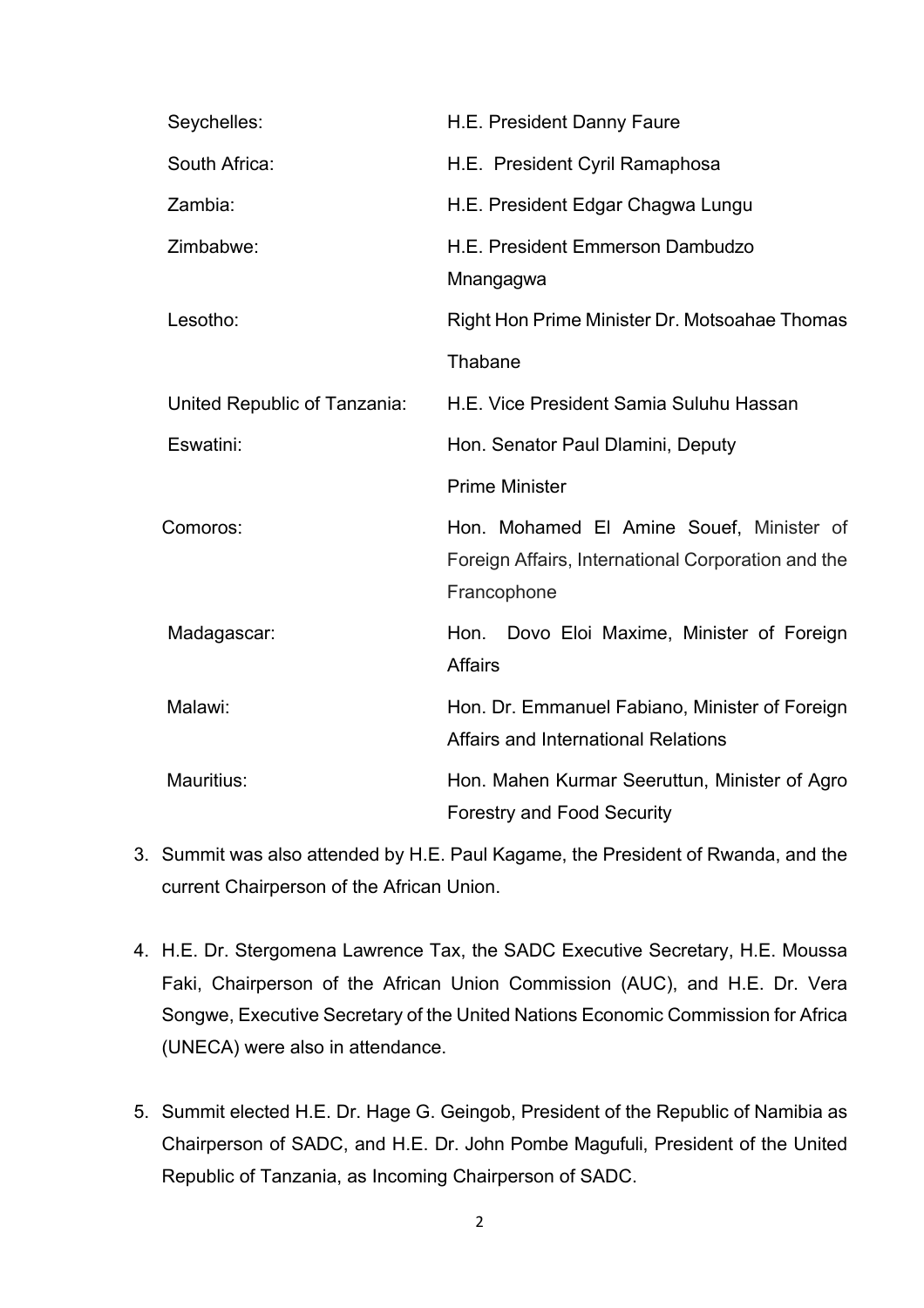- 6. Summit also elected H.E. Edgar Chagwa Lungu, the President of Zambia as Chairperson of the Organ on Politics, Defense and Security Cooperation, and […] H.E. Emmerson Dambudzo Mnangagwa, President of the Republic of Zimbabwe, as Incoming Chairperson of the Organ on Politics, Defense and Cooperation.
- 7. Summit commended the Outgoing Chairperson of SADC, H.E. Cyril Ramaphosa, the President of the Republic of South Africa for his exemplary leadership during his tenure.
- 8. Summit endorsed the 38th SADC Summit theme of "*"Promoting Infrastructure Development and Youth Empowerment for Sustainable Development",*" as the 2018/19 Theme, which takes forward the SADC industrialization agenda, while focusing on infrastructure development, youth empowerment and sustainable development.
- 9. Summit approved the operationalisation of the SADC University of Transformation, in the form of a virtual university, to focus on entrepreneurship, innovation, commercialization, technology transfer, enterprise development, digital and knowledge economy, to support SADC Industrialization agenda.
- 10.Summit noted the progress in the implementation of the Revised Regional Indicative Strategic Development Plan (RISDP) 2015-2020, and urged Member States to focus on implementing priority activities within the approved frameworks of the Revised RISDP, and their policy documents, including the Industrialization Strategy and Roadmap, Regional Infrastructure Development Master Plan, the Regional Agricultural Investment Plan, and the Strategic Indicative Plan of the Organ on Politics, Defence and Cooperation.
- 11.Summit noted progress made in the implementation of SADC Industrialization Strategy and Roadmap 2015-2063, and urged Member States to remain committed to the implementation of the SADC industrialization agenda, as the overarching priority for the region.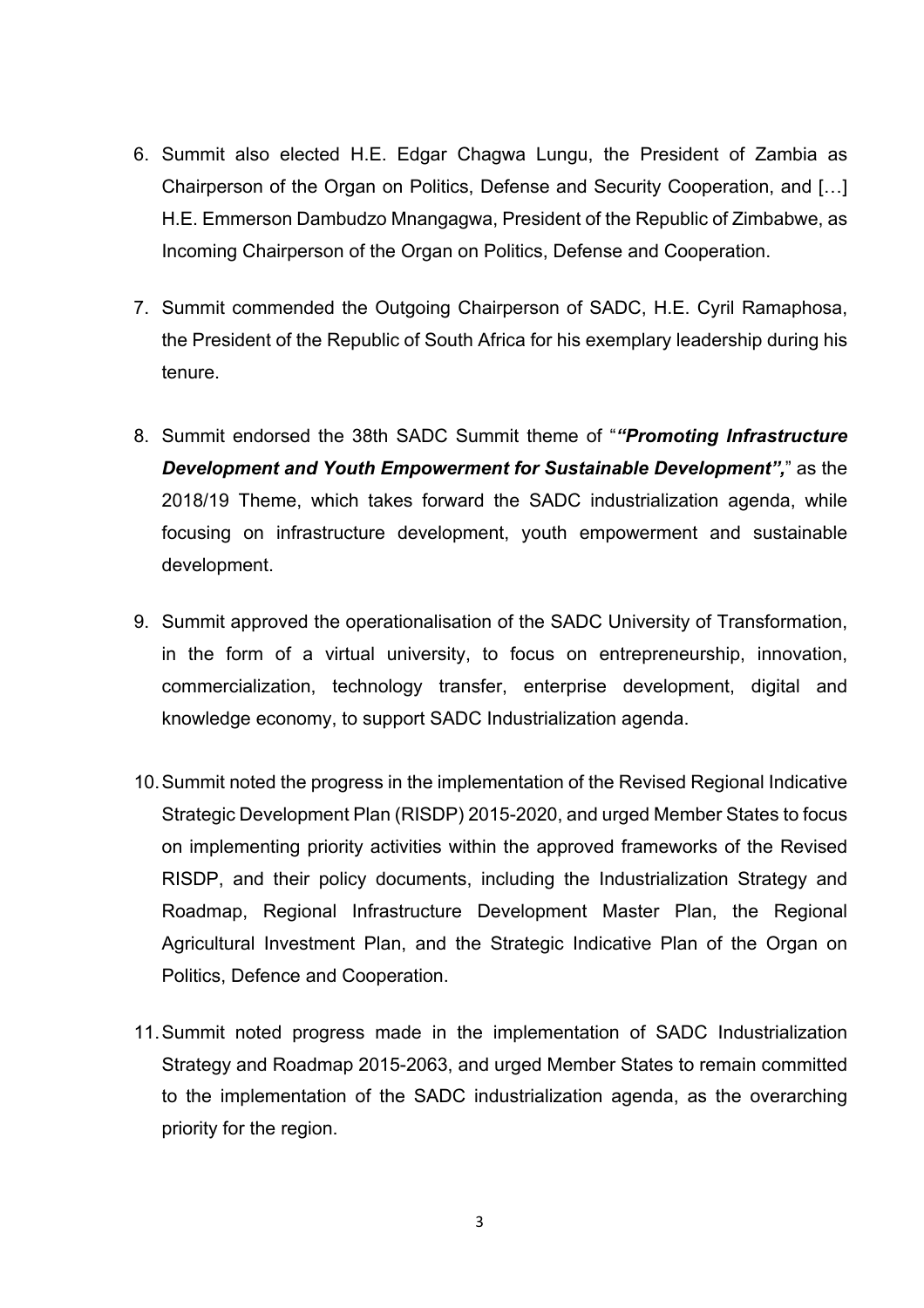- 12.Summit reviewed the SADC regional economic performance, and urged Member States to scale up efforts aimed at diversifying their economies, improve domestic revenue collection mechanisms, and manage public expenditures.
- 13.Summit noted the overall decline in food production in the Region, for the 2017/18 crop season, and urged Member States to put in place measures to tackle food insecurity in the Region, while developing contingency plans to enhance drought preparedness, in view of the likelihood of adverse El Nino induced conditions during the 2018/19 cropping season.
- 14.Summit noted that, the Union of Comoros has deposited her Instrument of Accession, and commended the Union of Comoros for acceding to the SADC Treaty and becoming a full Member of SADC.
- 15.Summit reaffirmed SADC Position that the current African, Caribbean and Pacific negotiations and decision-making governance structure be maintained.
- 16. Summit urged Member States that have not yet signed and/or ratified the Tripartite Free Trade Area (TFTA) Agreement to do so, and urged Member States to expeditiously finalise the exchange of tariff offers, and pave the way for the implementation of the Tripartite Free Trade Area (TFTA).
- 17. Summit endorsed the  $23<sup>rd</sup>$  of March, as the day for commemorating the Southern Africa Liberation Day.
- 18.Summit noted that the SADC Solidarity Conference with the Saharawi Arab Democratic Republic (SADR)/Western Sahara will be held in October/November 2018, to be hosted by the Republic of South Africa.
- 19.Summit noted progress in addressing SADC proposals on the ongoing Institutional Reform of the African Union, reiterated its commitment towards the reforms, and called for continued consultations with a view to addressing the outstanding issues. Summit mandated the Chairperson of SADC to fast track these consultations.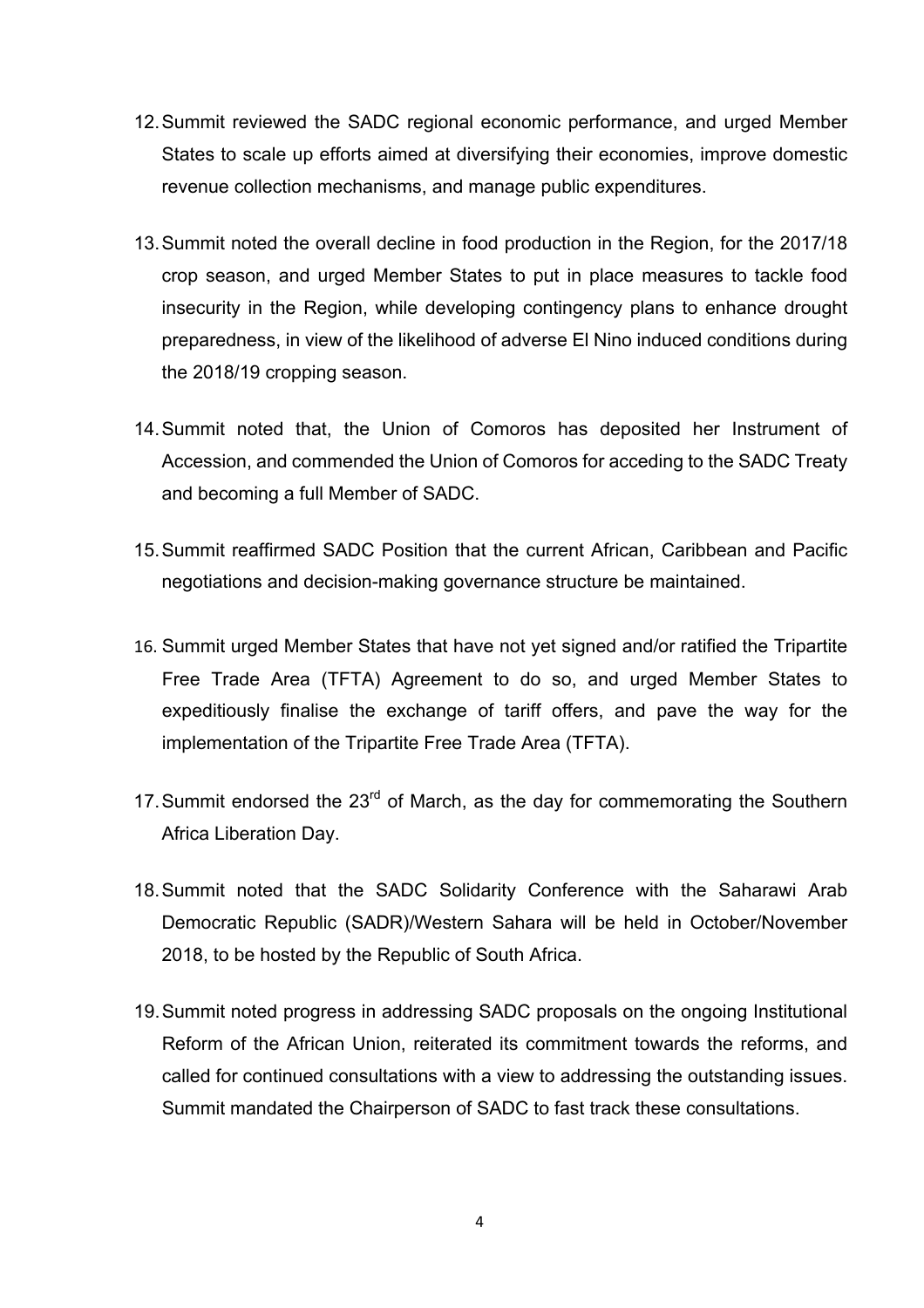- 20.Summit thanked His Excellency Paul Kagame, President of the Republic of Rwanda, and Chairperson of the African Union for accepting SADC's invitation and for attending the 38<sup>th</sup> Summit of SADC Heads of State and Government, and for his continued commitment and leadership towards the implementation of the AU Institutional Reforms.
- 21.Summit noted with concern that, despite a number of SADC initiatives in the Kingdom of Lesotho, progress on the implementation of the reforms roadmap, and national dialogue remains very slow.
- 22.Summit urged the Kingdom of Lesotho and all stakeholders to ensure that the National Leaders Forum, scheduled for 23-24 August 2018 takes place as planned, and called upon all stakeholders, including those who reside outside to participate.
- 23.Summit resolved not to entertain any further delays in the implementation of Reforms and National Dialogue, and called upon SADC Member States to take necessary measures against those with intentions to delay, or threaten to derail the Reforms and the National dialogue processes.
- 24.Summit urged the Government of the Kingdom of Lesotho to put in place a program with clear milestones for the implementation of priority activities on the Reforms Roadmap and National Dialogue, while recognizing that the SAPMIL (SADC Preventing Mission in Lesotho))tenure end in November 2018, a report of which, is to be submitted to the Chairperson, of the Organ by  $30<sup>th</sup>$  October 2018.
- 25.Summit thanked H.E. Cyril Ramaphosa, President of the Republic of South Africa and Facilitator to the Kingdom of Lesotho, supported by the Facilitation Team, for his continued facilitation in the Kingdom of Lesotho.
- 26.Summit commended H.E. President Joseph Kabila and the Government of the Democratic Republic of Congo for upholding the constitution of the Democratic Republic of Congo, and noted that the Government of the DRC will continue to provide the necessary funding and logistical requirements to enable the conduct of peaceful and credible elections.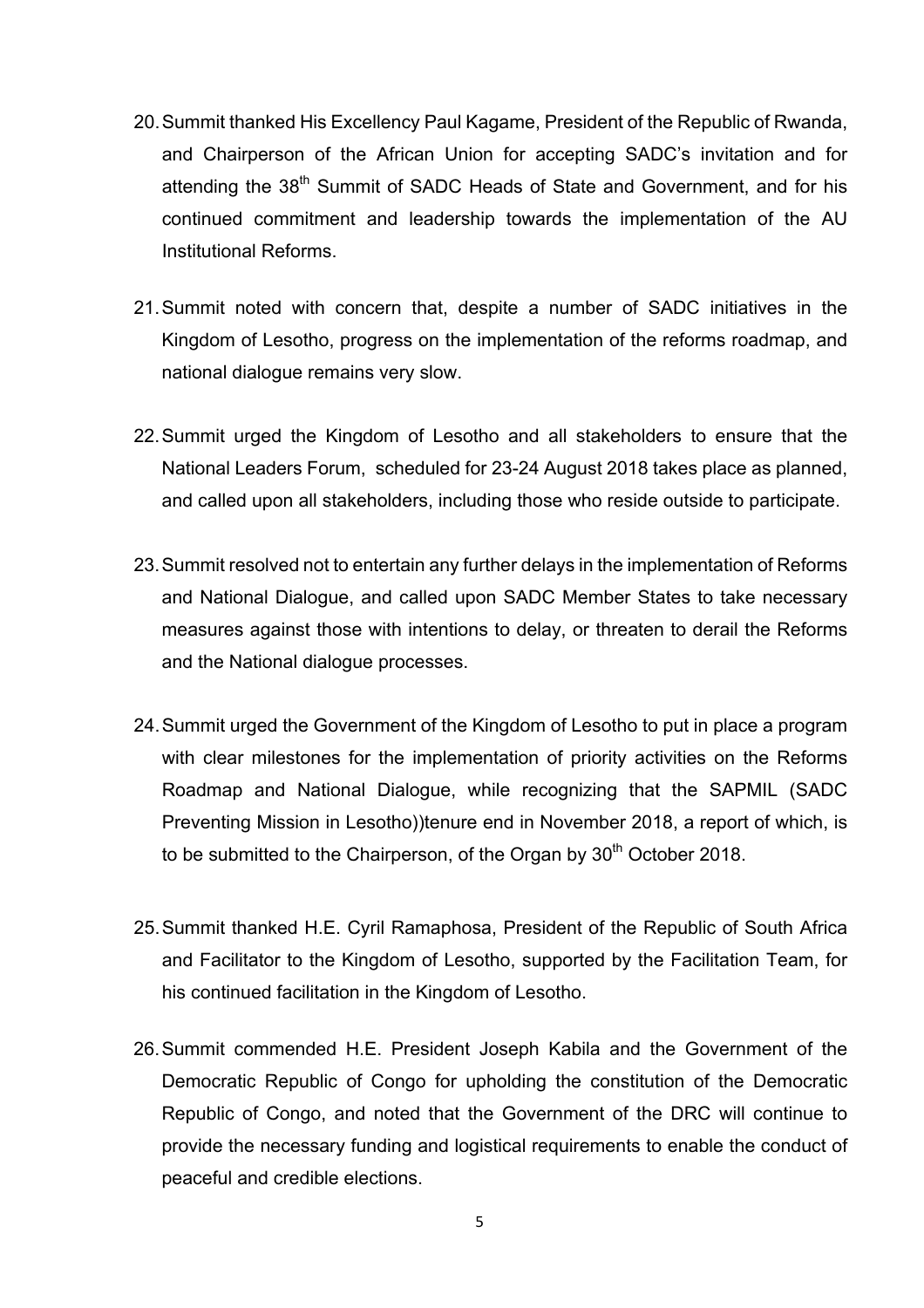- 27.Summit commended the Government of Madagascar and political stakeholders for reaching an agreement that facilitated the appointment of the new Prime Minister H.E. Christian Ntsay, and the formation of a consensus Government, and urged all political stakeholders to ensure that the upcoming elections take place in a peaceful environment.
- 28.Summit commended H.E. Joaquim Chissano, Former President of Mozambique, and a SADC Special Envoy to Madagascar for his effective mediation efforts in the Republic of Madagascar.
- 29.Summit congratulated Member States that held elections since the last summit in August 2017, namely the Republic of Angola and the Republic of Zimbabwe, and congratulated His Excellency President João Manuel Gonçalves Lourenço and the Movement for the Popular Liberation of Angola (MPLA) party for winning the elections, and called upon all stakeholders in Zimbabwe to remain calm while the legal process regarding the outcome of the elections are being considered by the courts, and to respect the will of people of ZImbabwe.
- 30. Summit urged the international community to lift all sanctions against Zimbabwe, and support the Republic of Zimbabwe in her economic and social development efforts.
- 31.Summit commended H.E. João Manuel Gonçalves Lourenço, the President of the Republic of Angola and Outgoing Chairperson of the Organ on Politics, Defence and Security for his outstanding leadership in steering issues of the Organ during his tenure.
- 32.Summit approved the Declaration on Eliminating Malaria in the SADC Region to firmly place regional malaria elimination on the agenda of all Member States.
- 33.Summit noted that the tenure of Ms. Emilie Ayaza Mushobekwa, the current SADC Deputy Executive Secretary-Corporate Affairs, is ending in October 2018, and thanked her for the services rendered to the Secretariat and SADC.